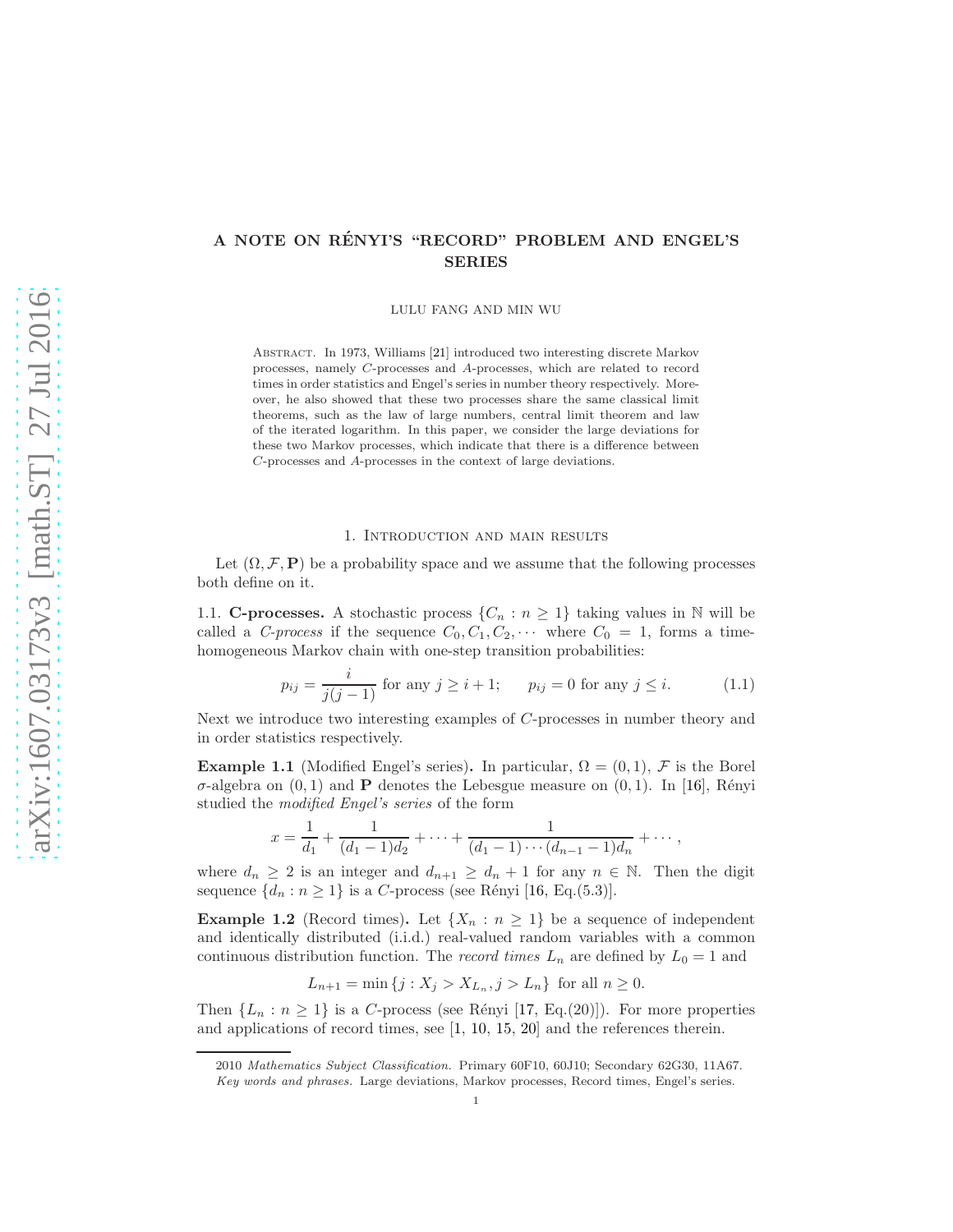1.2. A-processes. We say a stochastic process  $\{A_n : n \geq 1\}$  taking values in N an A-process if it is identical in law to the Engel's series (see Erdős et al. [\[4\]](#page-5-1)). That is to say, an A-process can be constructed as follows: an irrational number  $x$  in  $(0, 1)$ is chosen at random according to the uniform distribution and expressed uniquely as

$$
x = \frac{1}{A_1} + \frac{1}{A_1 A_2} + \dots + \frac{1}{A_1 A_2 \cdots A_n} + \dots,
$$

where  $A_n$  are integers and  $A_n \geq A_{n-1}$  for any  $n \in \mathbb{N}$  with the convention that  $A_0 = 2$ . Erdős et al. [\[4,](#page-5-1) Eq.(1.3)] proved that the digit sequence of Engel's series forms a time-homogeneous Markov chain with one-step transition probabilities:

<span id="page-1-0"></span>
$$
p_{ij} = \frac{i-1}{j(j-1)} \text{ for any } j \ge i \ge 2; \qquad p_{ij} = 0 \text{ for any } j < i. \tag{1.2}
$$

Since A-processes are identical in law to the Engel's series, we know that an Aprocess also forms a time-homogeneous Markov chain with one-step transition probabilities defined as [\(1.2\)](#page-1-0).

In his paper [\[21\]](#page-6-0), Williams pointed out that the C-process and A-process fulfill the following representations respectively:

$$
C_0 = 1,
$$
  $C_n = [C_{n-1} \exp(W_n)] + 1,$   
 $a_0 = 1,$   $a_n = [a_{n-1} \exp(W_n)],$   $A_n = a_n + 1,$ 

where  $[x]$  denotes the greatest integer not exceeding x and  $W_1, W_2, \cdots$  are i.i.d. exponential random variables with mean 1. Here denote by  $B_n^* = W_1 + \cdots + W_n$ , Williams also showed that the sequences  ${B_n^* - \log C_n}_{n \geq 1}$  and  ${B_n^* - \log A_n}_{n \geq 1}$ are almost surely bounded, which implies that  $(\log C_n)/n$  and  $(\log A_n)/n$  are asymptotically close to  $B_n^*/n$ , i.e., the empirical mean of i.i.d. exponential random variables with mean 1. As a consequence, the strong law of large numbers, the central limit theorem and the law of iterated logarithm for C-processes and A-processes can be read off from the classical results for  $\{B_n^*, n \geq 1\}$ . However, our following results indicate that the approximation of  $(\log C_n)/n$  by  $B_n^*/n$  is enough while the approximation of  $(\log A_n)/n$  by  $B_n^*/n$  is not enough in the the context of large deviations. This is a difference between these two Markov processes.

1.3. Main results. It is worth remarking that the classical limit theorems basically concern that the averages taken over large samples converge to expected values in some sense, but say little or nothing about the rate of convergence. One way to address this is the theory of large deviations in modern probability theory. Let  ${Y_n : n \geq 1}$  be a sequence of the real-valued random variables defined on  $(\Omega, \mathcal{F}, P)$ . A function  $I : \mathbb{R} \to [0, \infty]$  is called a *good rate function* if it is lower semi-continuous and has compact level sets. We say that the sequence  $\{Y_n : n \geq 1\}$  satisfies a *large* deviation principle (LDP for short) with speed n and good rate function  $I$ , if for any Borel set Γ,

$$
-\inf_{x\in\Gamma^{\circ}}I(x)\leq\liminf_{n\to\infty}\frac{1}{n}\log\mathbf{P}(Y_n\in\Gamma)\leq\limsup_{n\to\infty}\frac{1}{n}\log\mathbf{P}(Y_n\in\Gamma)\leq-\inf_{x\in\overline{\Gamma}}I(x),
$$

where  $\Gamma^{\circ}$  and  $\overline{\Gamma}$  denotes the interior and the closure of  $\Gamma$  respectively. For instance, we can study the probability that the empirical mean of a sequence of random variables deviates away from its ergodic mean. In general, these probabilities are exponentially small and follow a large deviation principle. For an introduction to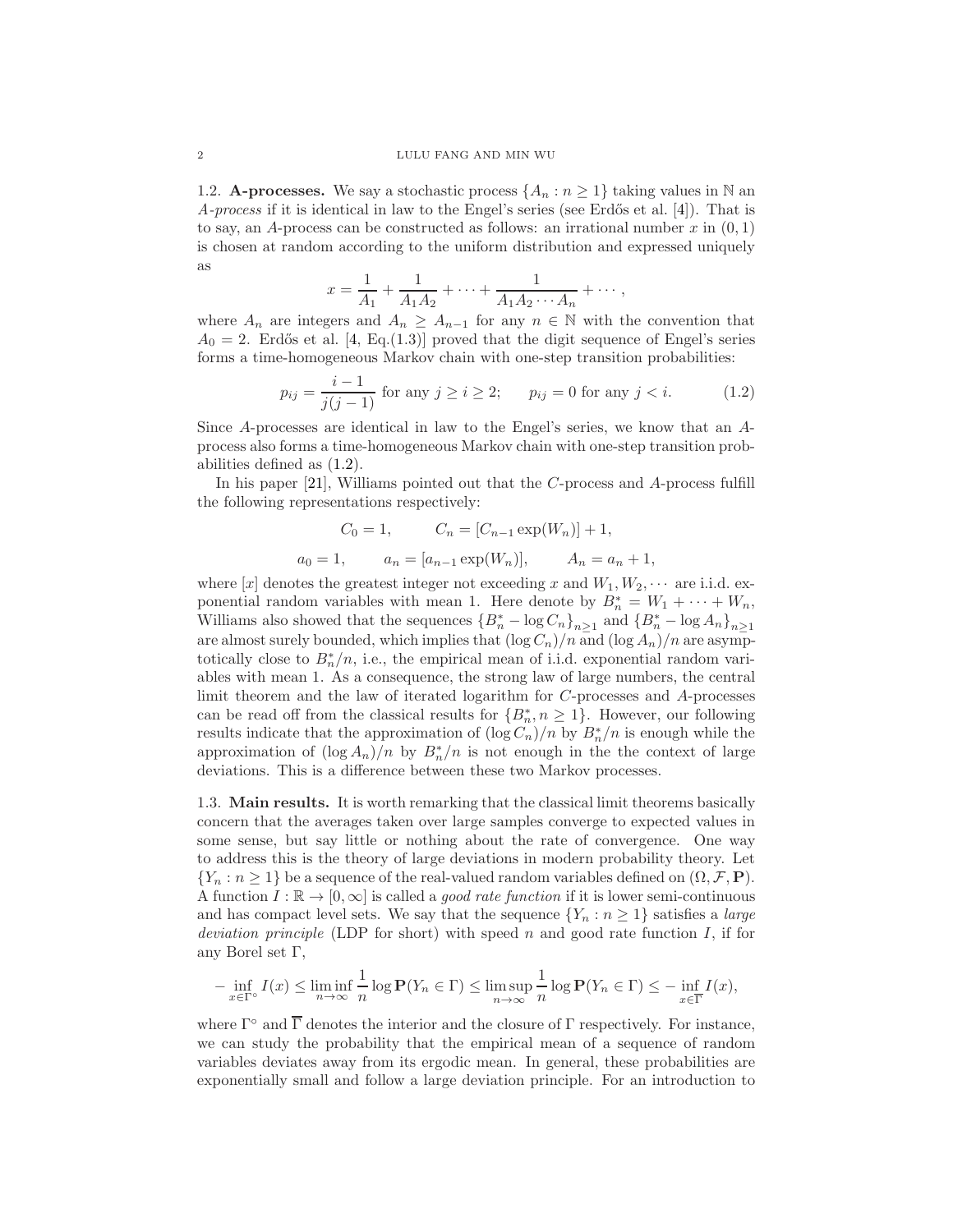the theory of large deviations, we refer the reader to Dembo and Zeitouni [\[2\]](#page-5-2) and Touchette [\[18\]](#page-6-6).

<span id="page-2-0"></span>**Theorem 1.3.** Let  $\{C_n : n \geq 1\}$  be a C-process. Then  $\left\{\frac{\log C_n - n}{n} : n \geq 1\right\}$  satisfies an LDP with speed n and good rate function

<span id="page-2-1"></span>
$$
I_C(x) = \begin{cases} x - \log(x+1), & \text{if } x > -1; \\ +\infty, & \text{if } x \le -1. \end{cases}
$$
 (1.3)

As an application of Theorem [1.3,](#page-2-0) we immediately obtain the large deviations for modified Engel's series and record times by Examples [1.1](#page-0-0) and [1.2.](#page-0-1)

<span id="page-2-2"></span>Corollary 1.4. The sequence  $\left\{\frac{\log d_n - n}{n} : n \geq 1\right\}$  or  $\left\{\frac{\log L_n - n}{n} : n \geq 1\right\}$  satisfies an LDP with speed  $n$  and good rate function defined as  $(1.3)$ .

*Remark* 1.5. It is worth pointing out that Gut  $[11, 12]$  $[11, 12]$  has considered the following tail probabilities for record times

$$
\mathbf{P}(|\log L_n - n| \geq n\varepsilon),
$$

where  $\varepsilon > 0$  and  $n \in \mathbb{N}$ . Moreover, he showed that these tail probabilities are exponentially small (see [\[11,](#page-6-7) Theorem 6]). However, the Corollary [1.4](#page-2-2) indicates that the probability of the rate event that  $(\log L_n)/n$  deviates away from 1 decays to zero exponentially with an explicit rate function.

Since an A-process is identical in law to the Engel's series, the large deviation principle for A-processes can be stated as follow (see Zhu [\[22,](#page-6-9) Theorem 1.2]).

<span id="page-2-3"></span>**Theorem 1.6.** ([\[22\]](#page-6-9)) Let  $\{A_n : n \geq 1\}$  be an A-process. Then  $\left\{\frac{\log A_n - n}{n} : n \geq 1\right\}$ satisfies an LDP with speed n and good rate function

<span id="page-2-4"></span>
$$
I_A(x) = \begin{cases} x - \log(x+1), & \text{if } x > -\frac{1}{2}; \\ -x - 1 + \log 2, & \text{if } -1 \le x \le -\frac{1}{2}; \\ +\infty, & \text{if } x < -1. \end{cases}
$$
(1.4)

Remark 1.7. As we have seen in Theorem [1.3,](#page-2-0) the rate function  $I_C$  completely coincides with the rate function for  $B_n^*/n$  (see [\[18,](#page-6-6) Example 3.2]). However, the rate function  $I_A$  in Theorem [1.6](#page-2-3) coincides with the rate function for  $B_n^*/n$  only when  $x > -1/2$ . That is to say, the approximation of  $(\log A_n)/n$  by the empirical mean of i.i.d. exponential random variables with mean 1 is not enough in the context of large deviations (see Zhu [\[22,](#page-6-9) Remark 1.4]).

# 2. Proof of Main Results

We use the notation  $\mathbf{E}(\xi)$  to denote the expectation of a random variable  $\xi$ with respect to the probability measure  $P$ . In this section, we will give the proofs of Theorems [1.3](#page-2-0) and [1.6.](#page-2-3) In fact, the large deviations for stochastic processes related Markov chain occurring in number theory have been discussed by Zhu [\[22\]](#page-6-9), Fang [\[5,](#page-5-3) [6\]](#page-5-4), and Fang and Shang [\[7\]](#page-5-5). More precisely, Zhu [\[22\]](#page-6-9) studied the large deviations for Engel's series whose digit sequence is non-decreasing and forms a time-homogeneous Markov chain with exact one-step transition probabilities. Fang and Shang [\[7\]](#page-5-5) considered the large deviations for Engel continued fractions whose digit sequence is also non-decreasing but does not form a Markov chain. Since the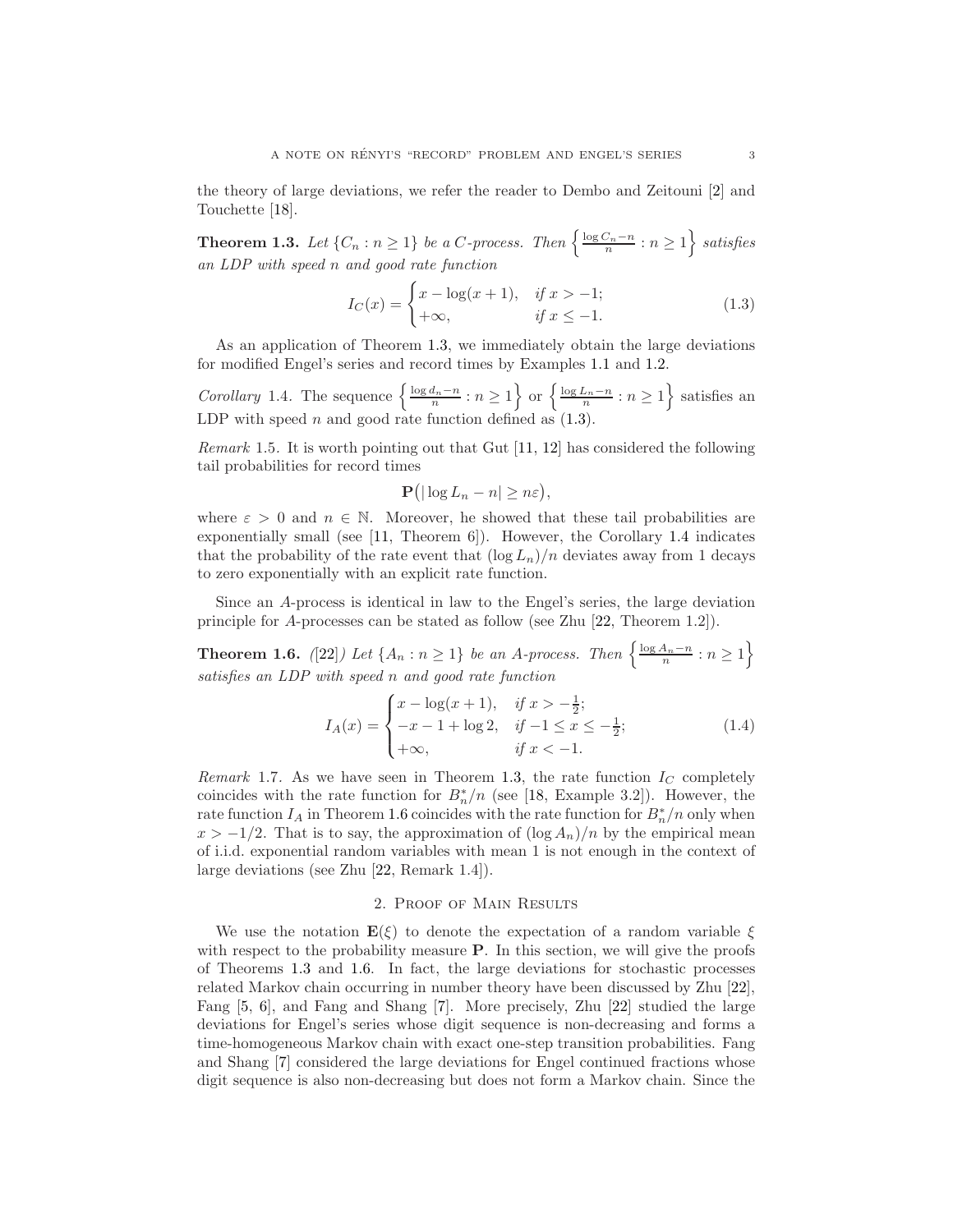digit sequences of Engel's series and Engel continued fractions are non-decreasing, their rate functions have the similar structure in form. In [\[5\]](#page-5-3) and [\[6\]](#page-5-4), the author mainly investigated large deviations for two expansions of real numbers whose digit sequence both are strictly increasing and forms a time-homogeneous Markov chain with exact transition probabilities. So we will use the methods in [\[5\]](#page-5-3) and [\[6\]](#page-5-4) to prove our main result. To do this we need an elementary lemma.

<span id="page-3-0"></span>**Lemma 2.1.** Let  $\theta < 1$  be a real number. For any  $j \geq 1$ , we have

$$
\left(1+\frac{1}{j}\right)^{\theta-1} \cdot \frac{1}{1-\theta} \le \sum_{k=j+1}^{\infty} \frac{j}{k(k-1)} \left(\frac{k}{j}\right)^{\theta} \le \left(1+\frac{1}{j}\right) \cdot \frac{1}{1-\theta}.
$$

*Proof.* The proof is similar with the proof of Lemma 3.1 in [\[6\]](#page-5-4).  $\Box$ 

Recall that  $C_0, C_1, C_2, \cdots$  is a strictly increasing stochastic process and also forms a time-homogeneous Markov chain. Lemma [2.1](#page-3-0) and the methods of Lemma 3.2 in [\[6\]](#page-5-4) immediately yield that

#### <span id="page-3-1"></span>Lemma 2.2.

$$
\lim_{n \to \infty} \frac{1}{n} \log \mathbf{E}(C_n^{\theta}) = \begin{cases} \log \frac{1}{1-\theta}, & \text{if } \theta < 1; \\ +\infty, & \text{if } \theta \ge 1. \end{cases}
$$

Now we are ready to prove Theorem [1.3.](#page-2-0)

*Proof of Theorem [1.3.](#page-2-0)* For any  $\theta \in \mathbb{R}$ , we define the logarithmic moment generating function (see Dembo and Zeitouni [\[2\]](#page-5-2)) for C-processes as

$$
\Lambda_C(\theta) = \lim_{n \to \infty} \frac{1}{n} \log \mathbf{E} \left( \exp \left( \frac{\log C_n - n}{n} \cdot n\theta \right) \right)
$$

if the limit exists. In view of Lemma [2.2,](#page-3-1) we know that

$$
\Lambda_C(\theta) = -\theta + \lim_{n \to \infty} \frac{1}{n} \log \mathbf{E}(C_n^{\theta}) = \begin{cases} -\theta - \log(1 - \theta), & \text{if } \theta < 1; \\ +\infty, & \text{if } \theta \ge 1. \end{cases}
$$

By the Gärtner-Ellis theorem (see  $[2,$  Theorem 2.3.6]), we obtain that the sequence  $\left\{\frac{\log C_n - n}{n} : n \geq 1\right\}$  satisfies an LDP with speed n and good rate function, i.e., the Legendre transform of  $\Lambda_C(\theta)$ ,

$$
I_C(x) = \sup_{\theta \in \mathbb{R}} \{ \theta x - \Lambda_C(\theta) \} \text{ for all } x \in \mathbb{R}.
$$

Now we will show that  $I_C(x)$  is as defined in the Theorem [1.3.](#page-2-0) Since  $\Lambda_C(\theta) = +\infty$ if  $\theta \geq 1$ , then  $I_C(x)$  is alternatively given by

$$
I_C(x) = \sup_{\theta < 1} \{ \theta x + \theta + \log(1 - \theta) \} \text{ for all } x \in \mathbb{R}.
$$

For any  $x \in \mathbb{R}$ , let  $f(\theta) = \theta x + \theta + \log(1 - \theta)$  for all  $\theta < 1$ . It is worth pointing out that f is strictly concave and that  $\theta = x/(x+1)$  is the unique maximal point of it. When  $x \le -1$ , we know that  $f(\theta) = \theta(x+1) + \log(1-\theta)$  is decreasing with respect to  $\theta$  on the interval  $(-\infty, 1)$  and hence that  $I_C(x) = +\infty$ . If  $x > -1$ , we have that  $x/(x+1) < 1$ . That is to say, the unique maximal point of f locates in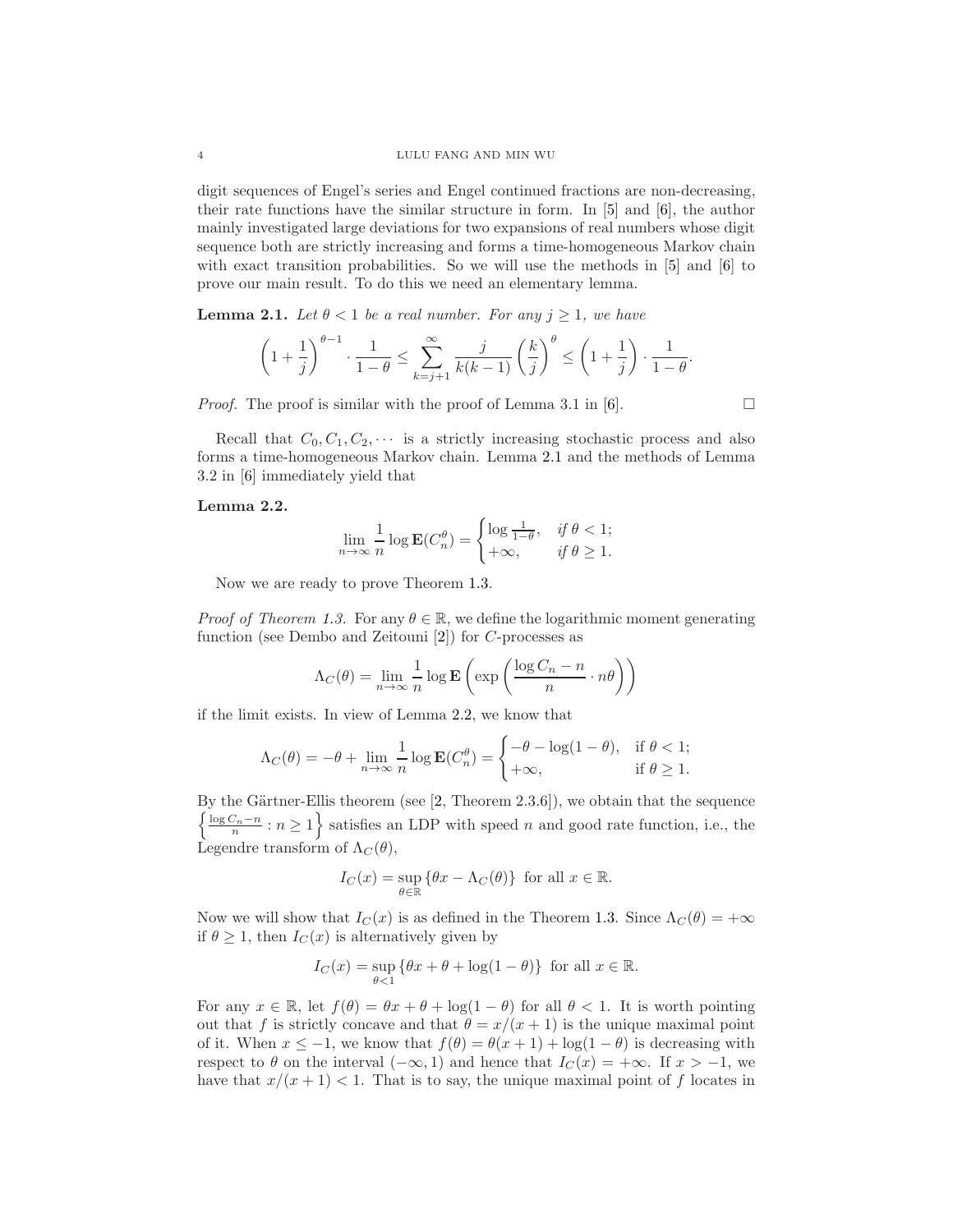its domain. So,  $I_C(x) = x - \log(x + 1)$  for any  $x > -1$ . Thus, we determined the rate function  $I_C(x)$  defined as

$$
I_C(x) = \begin{cases} x - \log(x+1), & \text{if } x > -1; \\ +\infty, & \text{if } x \le -1. \end{cases}
$$

Proof of Theorem [1.6.](#page-2-3) Since the proof is similar to the proof of Theorem [1.3,](#page-2-0) we confine ourselves to providing a sketch. Although A-processes are non-decreasing (not strictly increasing) Markov chains, the methods in the proof of Theorem [1.3](#page-2-0) are still valid for A-processes if we properly modify the corresponding proofs of Lemmas [2.1](#page-3-0) and [2.2.](#page-3-1) In fact, we can obtain

$$
\lim_{n \to \infty} \frac{1}{n} \log \mathbf{E}(A_n^{\theta}) = \begin{cases} \max \left\{ -\log 2, \log \frac{1}{1-\theta} \right\}, & \text{if } \theta < 1; \\ +\infty, & \text{if } \theta \ge 1, \end{cases}
$$

(see [\[7,](#page-5-5) Remark 6] for more details). Replacing C by A in the relevant objects defined as in the proof of Theorem [1.3,](#page-2-0) we actually deduce that

$$
\Lambda_A(\theta) = \begin{cases}\n-\theta - \log 2, & \text{if } \theta \le -1; \\
-\theta - \log(1 - \theta), & \text{if } -1 < \theta < 1; \\
+\infty, & \text{if } \theta \ge 1.\n\end{cases}
$$

By the Gärtner-Ellis theorem, we know the sequence  $\left\{\frac{\log A_n - n}{n} : n \geq 1\right\}$  satisfies an LDP and its rate function  $I_A$  given by [\(1.4\)](#page-2-4) which is the Legendre transform of  $\Lambda_A(\theta)$  in fact. It is worth remarking that  $\log 2$  appears in this formula for Aprocesses by comparing with the result of Lemma [2.2.](#page-3-1) This fact eventually leads to the difference of rate functions for C-processes and A-processes.  $\Box$ 

## 3. Futher Remarks

This section is devoted to giving some further remarks about the differences between C-processes and A-processes.

1. It is clear to see  $I_C(x) \geq I_A(x)$  for any  $x \in \mathbb{R}$ . Strict inequality holds for the interval  $[-1, -1/2)$ . This shows that the decay speed of the probability for which  $(\log C_n)/n$  deviates away from 1 is faster than that of  $(\log A_n)/n$ . In fact, to understand the difference between  $I_C$  and  $I_A$ , we take value of x between  $-1$  and  $-1/2$  and then  $A_n = 2$  implies  $(\log A_n - n)/n \leq x$  for sufficiently large n. By the definition of A-processes, we have  $P(A_n = 2) = 2^{-n}$  and hence that

$$
\limsup_{n \to \infty} \frac{1}{n} \log P\left(\frac{\log A_n - n}{n} \le x\right) \ge -\log 2,
$$

which implies  $I_A(-1) \leq \log 2$ , whereas this type of behaviour is ruled out for the C-process.

2. Now we consider the large deviation problems for C-processes with  $C_0 =$ c (c  $\in$  N) and A-processes with  $A_0 = a$  (a  $\geq$  2 and are integers), our methods in this paper imply that this class of C-processes also satisfy an LDP and their rate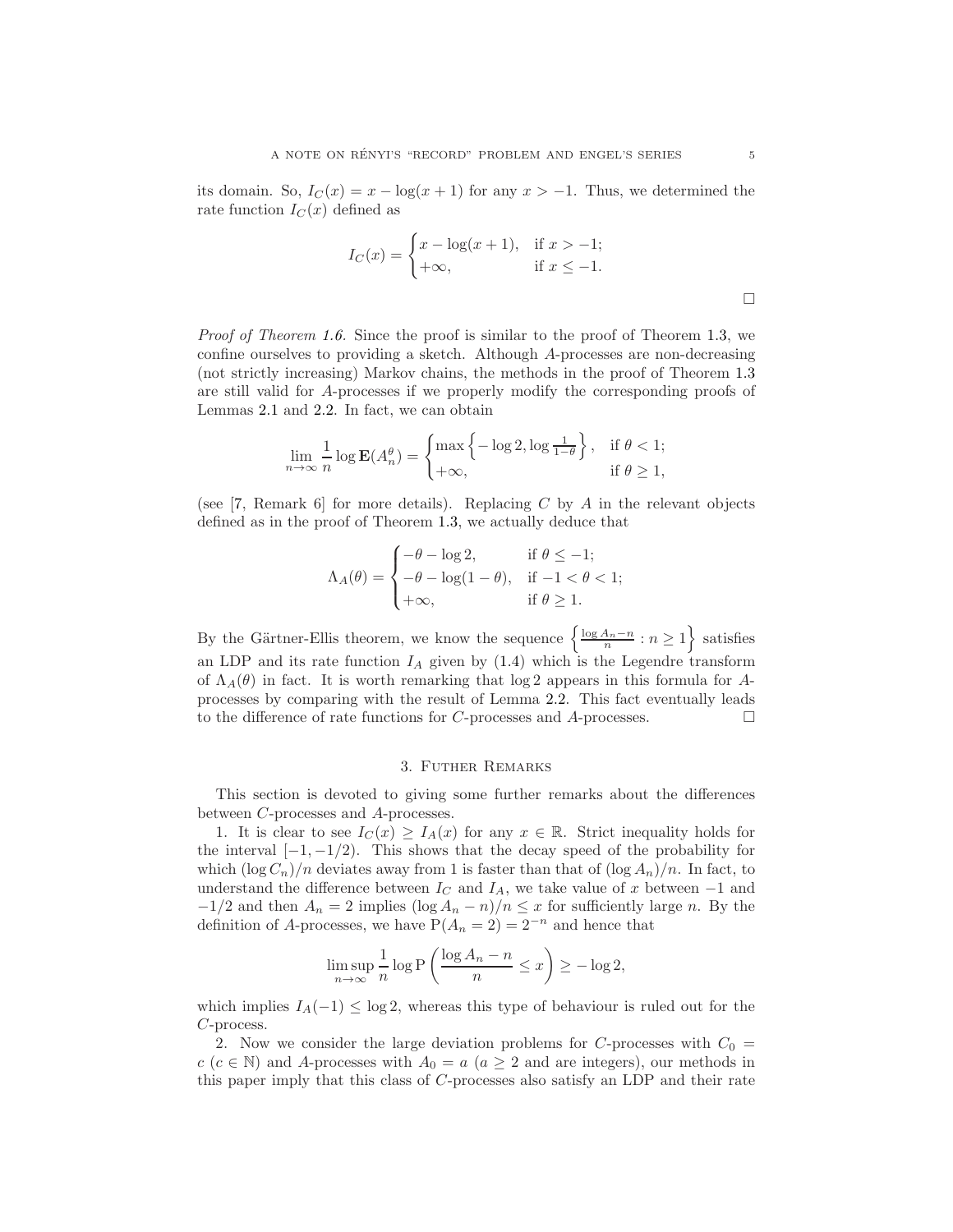function are still  $I<sub>C</sub>(x)$  defined as [\(1.3\)](#page-2-1); while these A-processes satisfy an LDP depending on the initial value  $A_0 = a$ , more precisely, the good rate function is

$$
I_{A,a}(x) = \begin{cases} x - \log(x+1), & \text{if } x > -1 + 1/a; \\ (1-a)(x+1) + \log a, & \text{if } -1 \le x \le -1 + 1/a; \\ +\infty, & \text{if } x < -1, \end{cases}
$$

see Zhu [\[22,](#page-6-9) Remark 1.3]. Clearly,  $I_A = I_{A,2}$  and  $I_{A,a} \rightarrow I_C$  as  $a \rightarrow +\infty$ . This indicates that the initial value does not impact the large deviation result for Cprocesses, but it will change the rate function of large deviations for A-processes.

#### 4. Conclusions

Williams [\[21\]](#page-6-0) used a strong approximation method for two interesting discrete Markov processes, namely C-processes and A-processes, and proved that these two processes share the classical limit theorems, even other laws which hinge on the Invariance Principle. As a consequence, the Engel's series and modified Engel's series of real numbers have the same classical limit theorems. Moreover, these two different representations of real numbers also have the same fractal structure (see Liu and Wu [\[13\]](#page-6-10), and Wang and Wu [\[19\]](#page-6-11)). However, our main results indicate that they have a difference in the context of large deviations. From this point of view, large deviation is a more useful tool in such questions.

In fact, the fractal and large deviation are two main aspects of dealing with the almost everywhere results. The former is concerned with the fractal structure (such as, Hausdorff dimension) of the set of points for which the desired almost everywhere result does not hold or attains any other values; while the latter considers the speeds of probabilities of the events that the desired almost everywhere result deviates away from its ergodic mean. What is interesting is that these two different ways have some relations in some special cases (see Denker and Kesseböhmer [\[3\]](#page-5-6), Fang et al. [\[8,](#page-5-7) [9\]](#page-6-12), Pesin and Weiss [\[14\]](#page-6-13)).

Acknowledgement We wish to thank the referee for the helpful comments. The authors also would like to thank Professor Jonathan Warren and Professor Sandy Davie for useful discussions and suggestions.

#### **REFERENCES**

- <span id="page-5-0"></span>[1] K. Chandler, *The distribution and frequency of record values*, J. Roy. Statist. Soc. Ser. B. 14 (1952), 220–228.
- <span id="page-5-2"></span>[2] A. Dembo and O. Zeitouni, Large Deviations Techniques and Applications, 2nd Edition, Springer-Verlag, New York, 1998.
- <span id="page-5-6"></span>[3] M. Denker and M. Kesseböhmer, Thermodynamic formalism, large deviation, and multifractals, Stochastic climate models (Chorin, 1999), 159–169, Progr. Probab., 49, Birkhäuser, Basel, 2001.
- <span id="page-5-1"></span>[4] P. Erdős, A. Rényi and P. Szüsz, On Engel's and Sylvester's series, Ann. Univ. Sci. Budapest. Eötvös. Sect. Math. 1 (1958), 7-32.
- <span id="page-5-3"></span>[5] L. Fang, Large and moderate deviations for modified Engel continued fractions, Statist. Probab. Lett. 98 (2015), 98–106.
- <span id="page-5-4"></span>[6] L. Fang, Large and moderate deviation principles for alternating Engel expansions, J. Number Theory 156 (2015), 263–276.
- <span id="page-5-5"></span>[7] L. Fang and L. Shang, Large and moderate deviation principles for Engel continued fractions, arXiv:1604.05155.
- <span id="page-5-7"></span>[8] L. Fang, M. Wu and B. Li, *Beta-expansion and continued fraction expansion of real numbers*, arXiv:1603.01081.